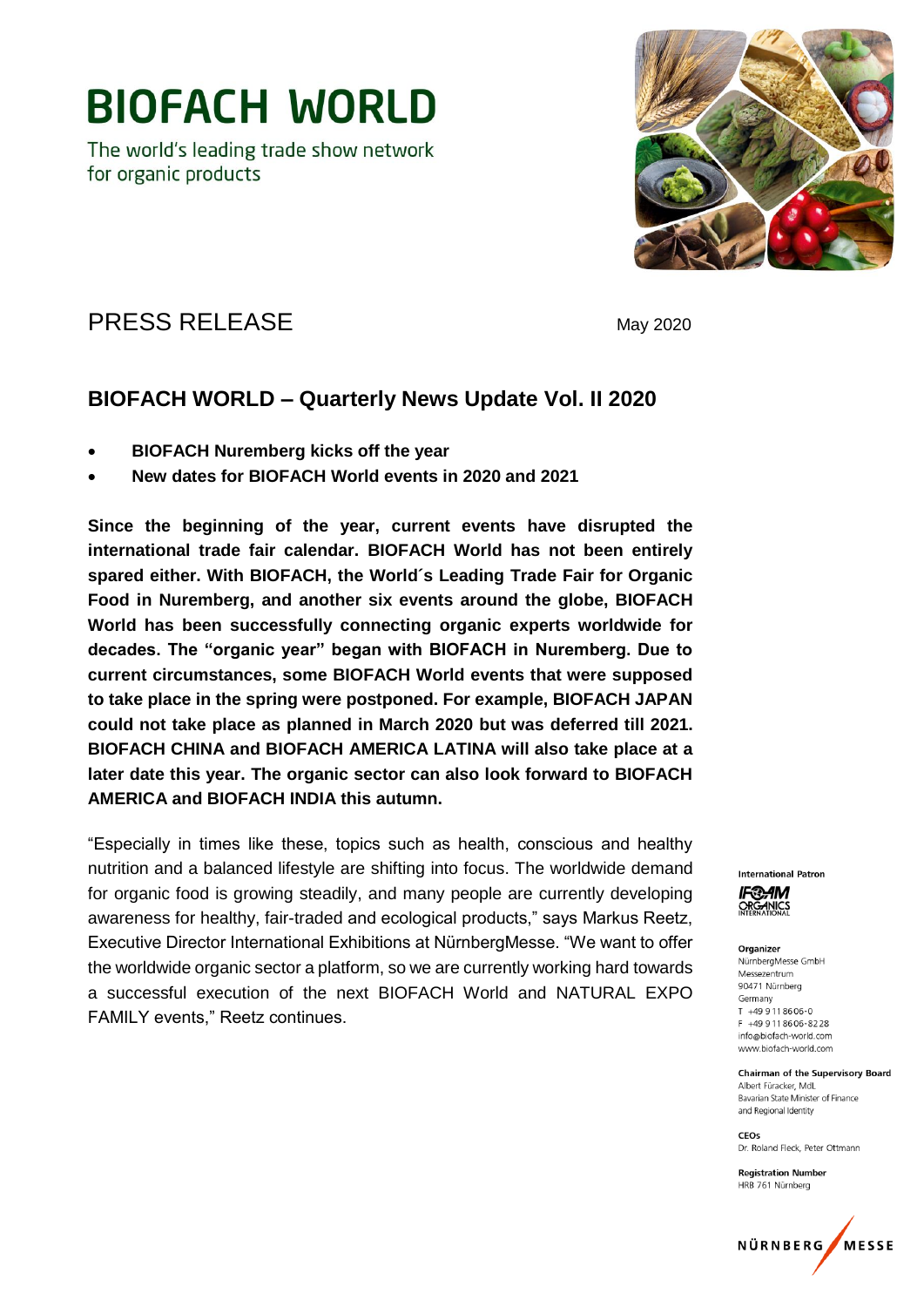The world's leading trade show network for organic products



#### **BIOFACH, Nuremberg**

At the start of the year, the pairing of BIOFACH, the World´s Leading Trade Fair for Organic Food with VIVANESS, the International Trade Fair for Natural and Organic Personal Care, impressed the organic community with a range of new products, trends and innovations. The combined event in Nuremberg brought together the global organic sector in one place. A total of 3,738 exhibitors from 110 countries showcased their companies on a display area measuring 57,445  $\text{m}^2$  (net area excluding special shows) to more than 47,000 trade visitors from 136 countries. The top five visitor countries were Germany, Austria, Italy, France and the Netherlands. With just under 10,000 delegates and panellists, the congress at the joint event reinforced its role as the industry's biggest international knowledge-sharing and networking platform. Another highlight was the inspiring keynote by Dr Jane Goodall, Dame Commander of the Order of the British Empire.

**Save the date:** *The 32nd round of BIOFACH will take place in Nuremberg from 17 - 20 February 2021.*

#### **BIOFACH JAPAN**

**Make a note of the new date:** *The 16th round of BIOFACH JAPAN will take place from 9* - 12 March 2021 as *the BIOFACH JAPAN Pavilion at FOODEX JAPAN in Chiba, Tokyo.*

#### **BIOFACH CHINA**

BIOFACH CHINA has been postponed from spring to summer 2020, when the trade fair will present an innovative exhibition concept along with an extensive and wide-ranging supporting programme. BIOFACH CHINA covers a diverse range of products, from food and drinks to cosmetic products and textiles. At the concurrent NATURAL EXPO CHINA, trade visitors can also find out about products that are still in the process of being certified as organic.

2020 will also see the 14th round of the BIOFACH CHINA Congress, which offers participants a high-calibre programme on topical issues in the organic sector. One of the key topics at the combined event will be "vegan lifestyle". This will be complemented by the "Plant-Based Sustainability Forum" that will explore trends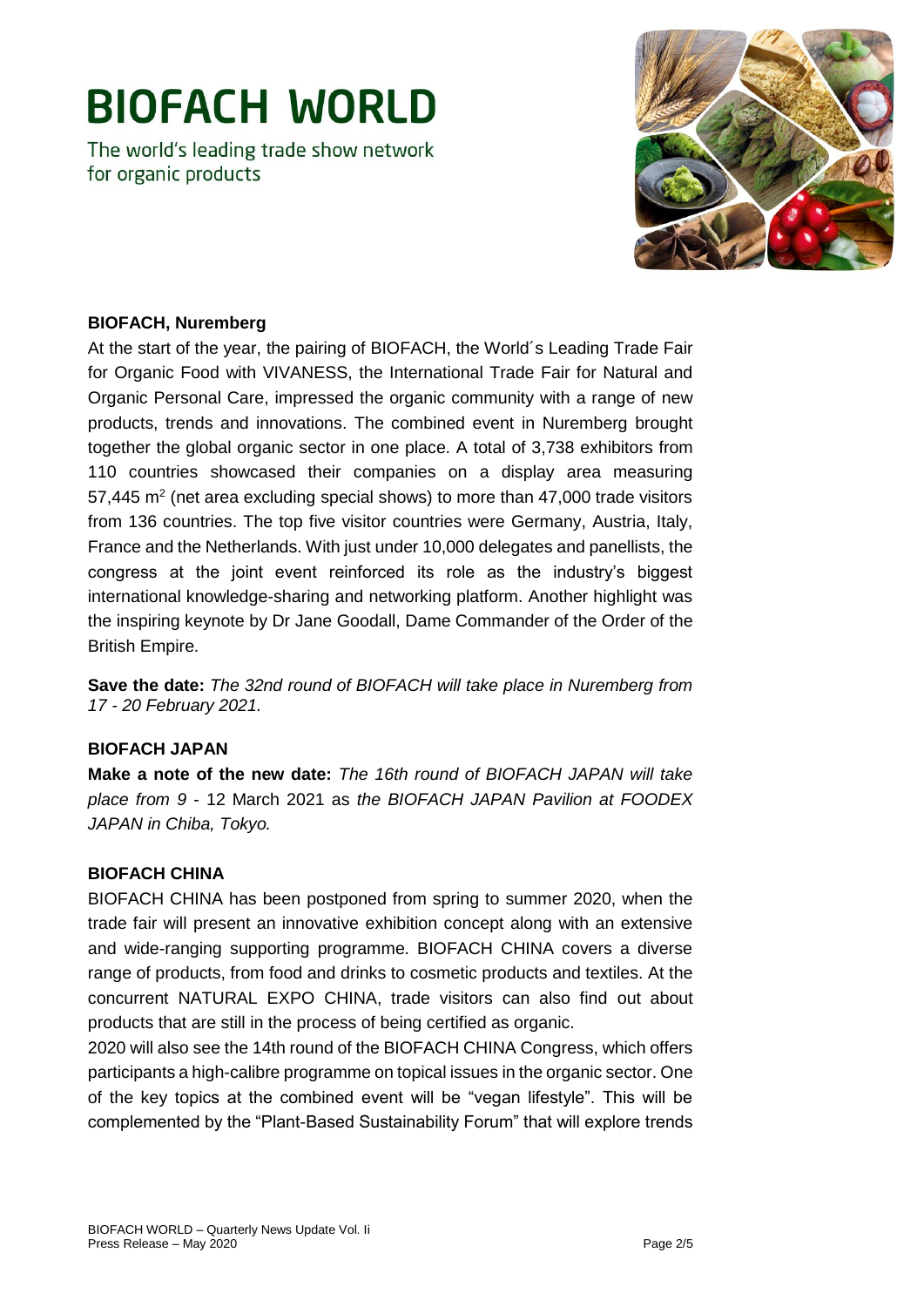The world's leading trade show network for organic products



and future developments in vegetarianism and veganism. There will also be a "meat festival"; participants won't find conventional meat here but can taste their way through a wide range of vegan meat substitutes. BIOFACH CHINA is organised by NürnbergMesse China in partnership with the government research institute Chinese Academy of Inspection and Quarantine (CAIQ).

*Make a note of the new date: The 14th round of BIOFACH CHINA will take place in Shanghai from 1 - 3 July 2020 at the Shanghai World Expo Exhibition & Convention Center.*

#### **BIOFACH AMERICA LATINA**

*Make a note of the new date: The 16th round of BIOFACH AMERICA LATINA – BIO BRAZIL FAIR will be held from 14 - 17 October 2020 at the Anhembi Exhibition Centre in São Paulo.*

#### **BIOFACH INDIA**

BIOFACH INDIA is India's must-do event for the organic sector. In combination with the concurrent NATURAL EXPO INDIA, the event will present the latest dynamic developments in the organic sector. Alongside the planned national pavilions from Germany, Croatia and Russia, local and international exhibitors will showcase certified organic products from all over the world and offer trade visitors the exclusive opportunity to get to know manufacturers and suppliers and to establish and develop new contacts. This event is organised by NürnbergMesse India. The collaboration with APEDA, India's Agricultural and Processed Food Products Export Development Authority, will continue in 2020.

*Save the date: The 12th round of BIOFACH INDIA will take place from 29 – 31 October 2020 at the India Expo Centre, IEML in Greater Noida, Delhi-NCR.* 

#### **BIOFACH SOUTH EAST ASIA**

*Make a note of the new date: The 3rd round of BIOFACH SOUTH EAST ASIA will take place in in Bangkok, Thailand in July 2021.*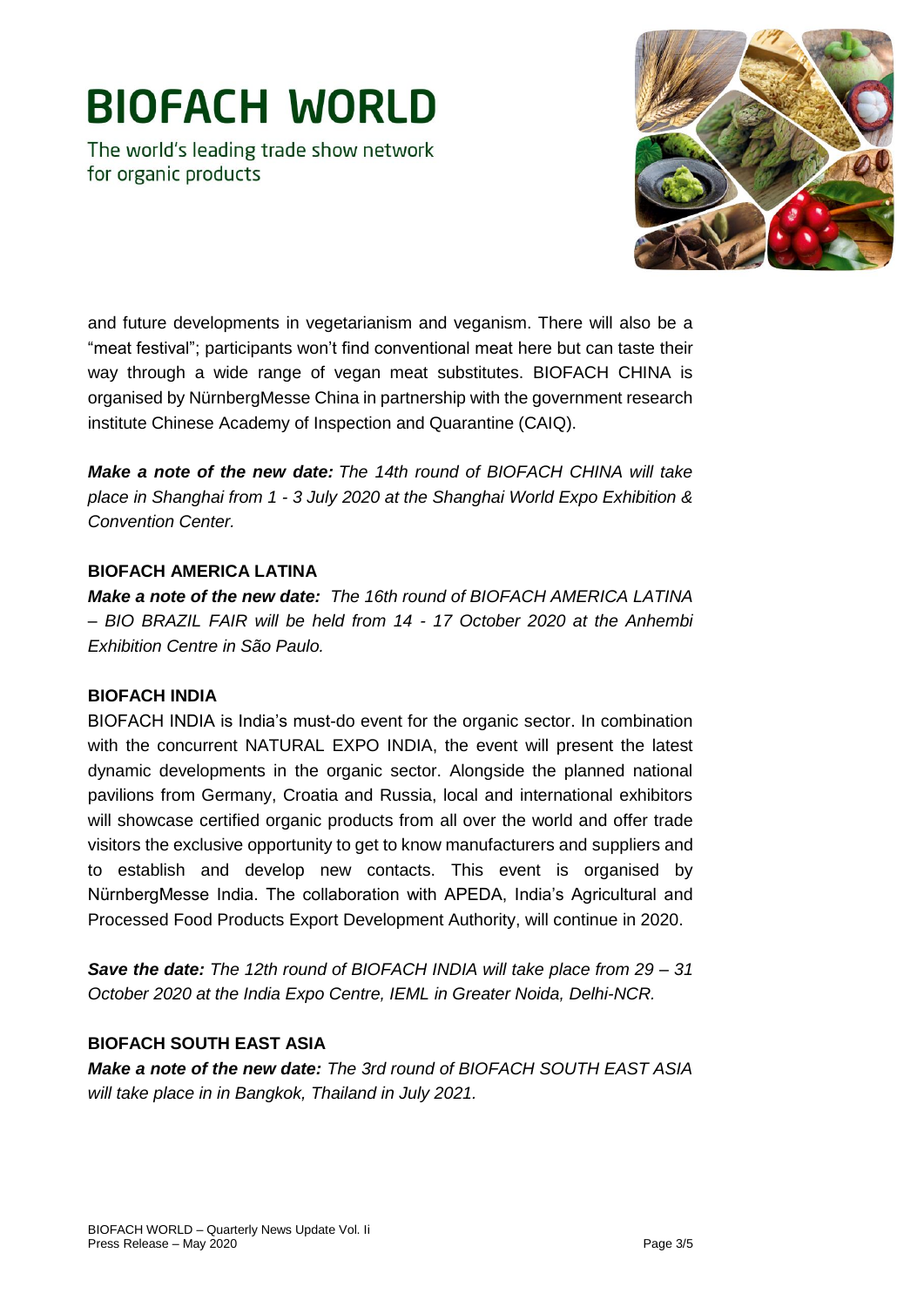The world's leading trade show network for organic products



#### **BIOFACH AMERICA**

America is very important for the organic sector as it represents the world's largest market for organic products. BIOFACH AMERICA offers manufacturers and suppliers the opportunity to get to know the North American market and to make and consolidate new contacts and important trading relationships. The trade fair will take place in Philadelphia for the first time in 2020 alongside the Natural Products Expo East. The combined event has a lot to offer: special display areas like the "Organic Park" or "Hemp Pavilion", national pavilions e.g. from Bulgaria, Argentina and Poland, and a comprehensive supporting programme to complement the exhibits. The two fairs will be accompanied by a conference programme directed at manufacturers, retailers, investors and subsuppliers. As well as various events like the Community Breakfast or Diversity in Naturals networking session, the congress offers participants comprehensive insights into the current organic market. It's where local and international experts from the organic sector will discuss and learn about trends, developments and challenges.

*Save the date: The 18th round of BIOFACH AMERICA will be held from 24 - 26 September 2020 in the Pennsylvania Convention Center in Philadelphia.*

#### **BIOFACH World**

NürnbergMesse has proven expertise in the field of organic foodstuffs. In February every year, the international organic sector gathers in Nuremberg at BIOFACH, the world's leading fair for organic food products. The comprehensive range of certified organic products on display shows their diversity – from fresh products like dairy and cheese, fruit, vegetables, dry products like grains and pulses, nuts and confectionery to beverages. The international patron of BIOFACH is IFOAM – Organics International, while the national honorary sponsor is the German Federation of Organic Food Producers (BÖLW). An integral part of this world-leading fair is the BIOFACH Congress, a knowledge-sharing platform that is unique worldwide. With another six BIOFACH events in China, India, Japan, South America, Thailand and the USA, BIOFACH World has a global presence and year for year brings together more than 4,500 exhibitors and 150,000 trade visitors.